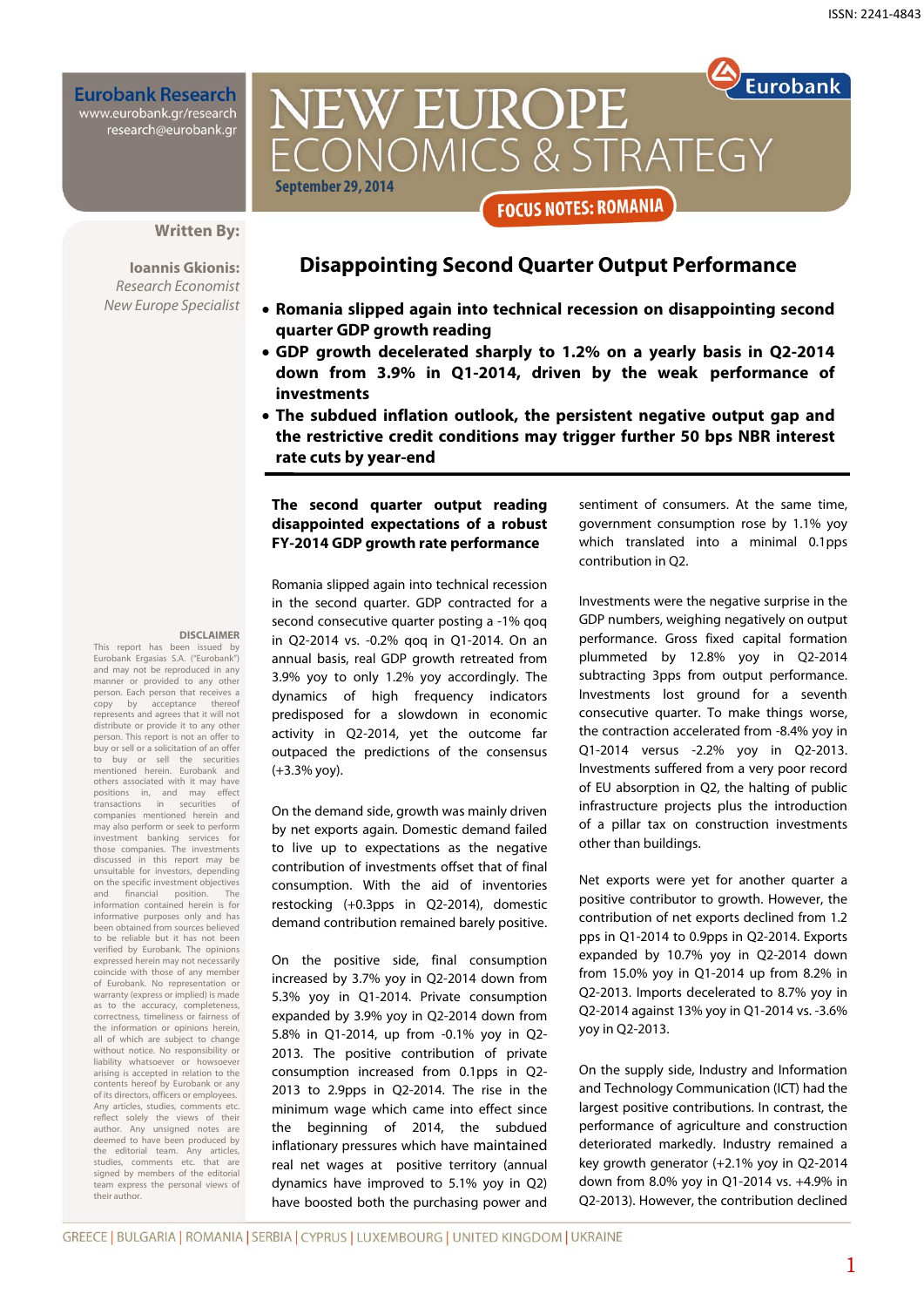September 29, 2014



 an astonishing +2.3% qoq/+9.8% yoy in Q2-2014, making a to +0.7pps in Q2-2014 vs. +1.4pps in Q2-2013. ICT expanded by 0.3pps contribution in the growth rate. Agriculture (+2.6% qoq/- 7.6% yoy) and Construction (-1.5% qoq/-5.2% yoy) had a negative contribution of -0.3 pps respectively. However, the sector of retail trade (-2.6% qoq/-4.3% yoy) had the largest negative contribution (-0.5 pps) which contradicts the strong numbers in retail sales. The introduction of a fuels tax complicated the picture even further.

Overall, the second quarter reading was very poor so that our revised full year forecast -2.8%-is no longer feasible. In our report back in April 2014, we upgraded our forecast from 2.5% to 2.8% based on the flurry of macroeconomic data that came out in the first months of the year. In any case, we highlighted that it would be hard to repeat the robust performance of 2013 again, given the downside risks from base effects in agriculture and industry. Yet the performance of both of them so far has not undershot expectations. In addition, investments were expected to receive support from improved EU funds absorption and public investments while private consumption was expected to from higher real incomes. Nevertheless, domestic demand has failed to make a meaningful contribution as the first assumption didn't materialize. The most important determinant of GDP performance in the second quarter was the negative performance of investments. Although more supportive data are expected to come out in the 2H-2014, the second quarter output performance disappointed expectations of a swift rebalancing from net exports to domestic demand driven growth. The key take away from the second quarter performance is that the structural drivers of a sustainable growth rebound are missing. In that direction, a revival of investments is essential to achieve sustainable growth in the medium term. Government policies ought to become more supportive of investments. On top, more downside risks have accumulated from the indirect impact of the Ukraine-Russian conflict and the weaker than expected Euroarea growth outlook in 2014-2015.

#### **The improved inflation outlook motivated NBR to resume rate cuts in August**

On August 4th, the NBR cut interest rates by 25bps across the board to 3.25%. At the same time, the minimum reserves requirements were kept unchanged (at 12% on RON liabilities and 16% on FX liabilities). The decision met the expectations of half of the analysts in Bloomberg and the poll conducted by the local Association of Financial and Banking Analysts (AAFBR). Although the 25bps rate cut in last February was broadly deemed to be the end of the easing cycle, the improvement in the inflation outlook created room for further easing. Expectations for such a move had already started building after the previous NBR policy meeting in early July, fuelled by the dovish comments of the Central Bank governor Mr. Isarescu. But ever since, the

### **FOCUS NOTES: ROMANIA**

communication of the Central Bank predisposed for further action if inflation remained subdued, yet the market consensus was divided over the timing of such action.

Inflation readings have surprised to the downside throughout 1H-2014. Inflation fell to a historic low of 0.7% yoy in last June only to rise modestly to 1% yoy in July, compared to 5.7% yoy a year ago and 1.6% yoy in December 2013. The downward trend over the last months has been reinforced by a number of supply side effects. A better than expected so far agricultural harvest plus good weather conditions has pushed food prices much lower. The most volatile component of the consumer basket, VFE (Vegetables-Fruits-Eggs) price dynamics fell more steeply in Q2, a decline which is not justified by the standards of a good agricultural harvest. The Russian embargo on EU-28 food products has already added further downward pressure on the prices of vegetables and meat. Moreover, the disinflation process has been supported by the past appreciation trend of RON in 1H-2014. In addition, the VAT rate cut in bread and bread-related products since last October, the low imported price dynamics from Euroarea which have a favorable impact on services and a 2.6% cut in electricity prices effective July 1<sup>st</sup> weighed positively on headline inflation. In contrast, fuels, tobacco and alcohol products were the only components with positive contribution in inflation, which reflect past hikes in administered prices. For instance, the fuel tax hike in last April was the only source of inflation pressure in Q2.

The downward trend is also reinforced by muted demand side pressures. The adjusted Cored 2 inflation (adjusting for food, energy and administered prices) has been negative since last October. Last but not least, inflation expectations remain anchored within the target band of BNR (2.5+/-1%). Looking ahead, inflation is widely expected to pick-up until the end of the year. Negative base effects from the phasing out of the VAT cut for bread and products will kick in Q4. Nevertheless, NBR forecasts have been adjusted lower to reflect the impact of lower food prices throughout 2014-15. In the inflation report of August, the Central Bank downgraded its year-end inflation forecast in 2014 down to 2.2% and to 3% in 2015 against 3.3% previously for both years.

Similarly to the previous assessments, the NBR considers the external risks the main source of uncertainty in the inflation outlook. The RON performance in the next months could provide more incentives to the Central Bank to resist further easing. The local currency is highly sensitive to capital outflows stemming from geopolitical tensions in Ukraine-Russia dispute. For the time being, increased portfolio inflows have fuelled appetite for RON and RON-denominated assets. In addition, Fed's tapering could put RON under more depreciation pressure in Q4. From a domestic side point of view, the uncertainty from the evolution of food prices in the future is still high while the uncertainty from the implementation of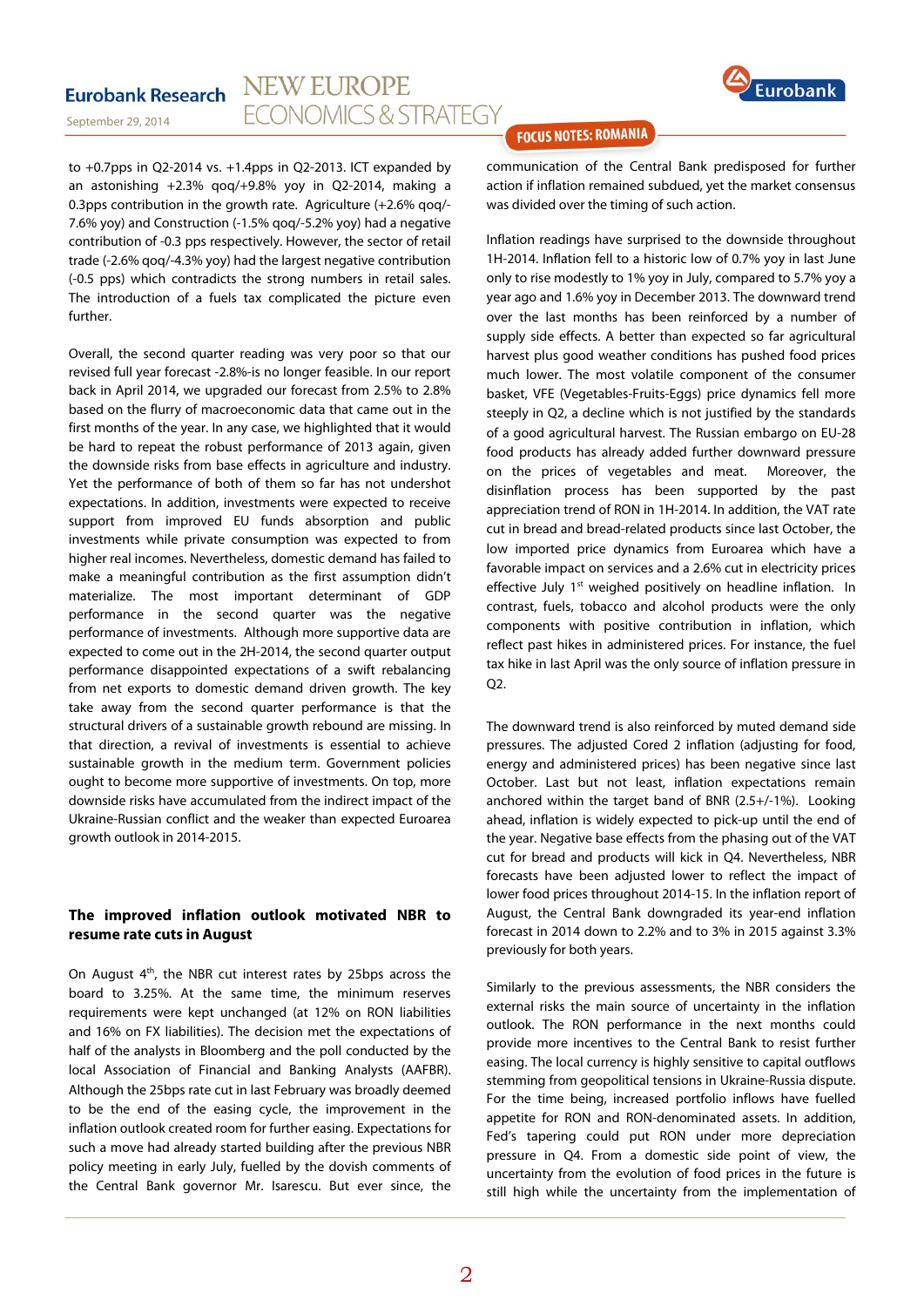

structural reforms within the context of the precautionary Standby arrangement in an election year generates additional upside inflation risks.

On the other hand, the GDP growth deceleration (+1.1% yoy in Q2 vs. +3.8% yoy in Q1) and the persistent negative output gap favor further policy action-advocate in favor further monetary policy easing. All in, the revision of the inflation outlook provides scope for further monetary policy easing. Unless there is no unforeseen external shock from the geopolitical tensions in Ukraine t wouldn't come as a surprise if the Central Bank resorts to further easing. Under the current circumstances, we see room for further 50 bps rate cuts from the current levels until year end. The money market and the government bond yields are already consistent with those levels. Meanwhile, the Central Bank has one more tool in its arsenal to stimulate economic activity. NBR has already reduced the minimum reserve requirements twice in 2014, but there is more room to do so in order to reduce the MMR differential close to the EU levels. The reduction of MMRs has provided ample liquidity in the market and pushed lending rates down. However, total credit is still in negative territory, as new lending in local currency has not been growing fast enough to offset the contraction in FX lending.

| Romania: Eurobank Research Forecasts     |         |        |        |        |
|------------------------------------------|---------|--------|--------|--------|
|                                          | 2011    | 2012   | 2013   | 2014f  |
| Real GDP (yoy%)                          | 2.2     | 0.7    | 3.5    | 2.3    |
| Consumption                              | 0.9     | 1.2    | 0.3    | 3.0    |
| Investment                               | 7.3     | 4.9    | $-5.7$ | $-5.0$ |
| Exports                                  | 10.3    | $-3.0$ | 12.8   | 9.5    |
| Imports                                  | 10.0    | $-0.9$ | 2.3    | 8.5    |
| Inflation (yoy%)                         |         |        |        |        |
| CPI (annual average)                     | 5.8     | 3.4    | 4.0    | 1.5    |
| CPI (end of period)                      | 3.1     | 5.0    | 1.6    | 2.3    |
| Fiscal Accounts (%GDP, Cash Basis)       |         |        |        |        |
| General Government Balance               | $-4.3$  | $-2.5$ | $-2.5$ | $-2.2$ |
| Gross Public Debt (including quarantees) | 34.3    | 38.2   | 39.3   | 39.7   |
| Labor Statistics (annual avg,%)          |         |        |        |        |
| Unemployment Rate (% of labor force)     | 7.4     | 7.0    | 7.3    | 7.2    |
| Wage Growth (total economy)              | 4.9     | 5.0    | 5.0    | 4.5    |
| <b>External Accounts</b>                 |         |        |        |        |
| Current Account (%GDP)                   | $-4.5$  | $-4.4$ | $-1.1$ | $-1.5$ |
| Net FDI (EUR bn)                         | 1.8     | 2.2    | 2.6    | 2.3    |
| FDI / Current Account (%)                | 31.0    | 38.1   | 173.6  | 100.0  |
| FX Reserves (EUR bn)                     | 37.3    | 35.4   | 35.4   | 34.0   |
| Domestic Credit (end of period)          | 2010    | 2011   | 2012   | 2013   |
| Total Credit (%GDP)                      | 51.8    | 50.8   | 51.9   | 47.3   |
| Credit to Enterprises (%GDP)             | 20.0    | 19.9   | 20.2   | 17.8   |
| Credit to Households (%GDP)              | 19.5    | 18.0   | 17.8   | 16.4   |
| FX Credit/Total Credit (%, private)      | 63.0    | 63.4   | 62.5   | 60.9   |
| Private Sector Credit (yoy)              | 4.7     | 6.6    | 1.3    | $-3.3$ |
| Loans to Deposits (%)                    | 137.7   | 142.5  | 133.9  | 118.4  |
| <b>Financial Markets</b>                 | Current | 3M     | 6M     | 12M    |
| Policy Rate                              | 3.25    | 3.00   | 3.00   | 2.75   |
| <b>FUR/RON</b>                           | 4.41    | 4.50   | 4.55   | 4.55   |

Source: National Sources, Eurostat, IMF, Eurobank Research & Forecasting

**FOCUS NOTES: ROMANIA** 

#### Credit dynamics in the domestic banking system remain relatively unchanged in July

Credit dynamics in the domestic banking system remain relatively unchanged in July. Total credit growth run at -1.0% mom/-0.4% yoy in July 2014, improving compared to the reading of 0.06% mom/-1%yoy in June 2014. The dynamics of lending were influenced by the rise in local currency lending vs. the decline in FX lending. Credit in RON rose by 0.7% mom/8.6%yoy in July up from 0.65%mom/7.3%yoy in June. In contrast, FX credit contracted by -1.7% mom/ -10.8%yoy in July against -1.69% mom /-10.7%yoy in June. The government subsidized mortgage loan scheme for small homes purchases by youths has been the strongest driver behind the switch to credit in RON vs. FX. In addition, the new Central Bank restrictions against borrowing in FX if there is no natural hedge have deterred new lending in FX as well. On the other hand, the deposit base of the banking system iς growing steadily. Total deposits expanded hy 0.1%mom/6.9%yoy in July vs. 5.9%yoy/-0.5mom in June. The main driver, deposits in RON increased by -0.4% mom /+9% yoy, vs. 0.13%mom /8.43%yoy in June. FX deposits expanded by 1.1%mom/3.3%vov in July compared to /-1.62%mom /+1.5%vov in lune



Source: NBR, Eurobank Research

Co-written by **Linos Efstathios** v-elinos@eurobank.gr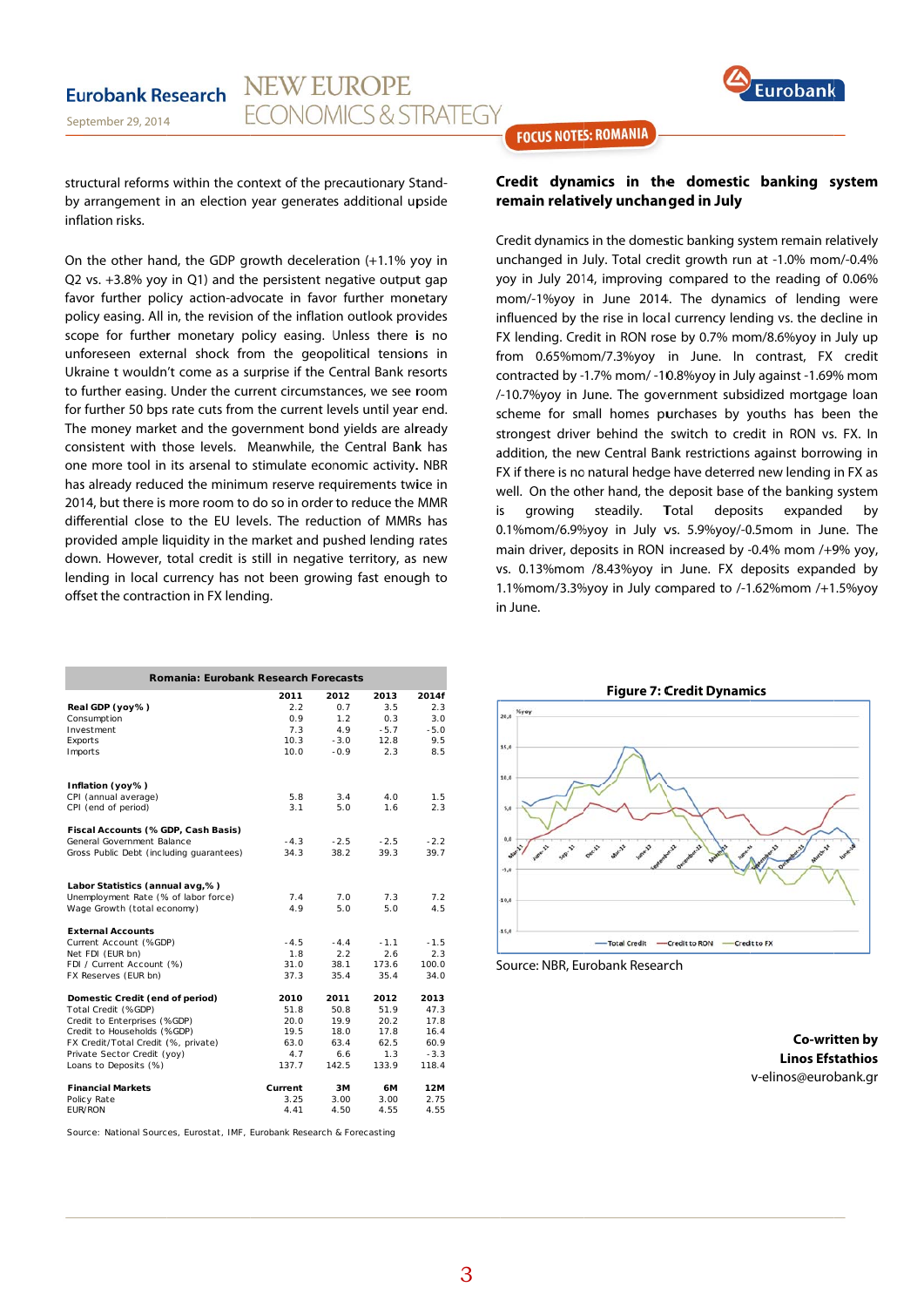# **NEW EUROPE ECONOMICS & STRATEGY**



September 29, 2014

**Eurobank Research** 

#### **Figure 1: Annual GDP growth rates: Romania & Euro area**









Source: Eurostat, Eurobank Research

**Figure 2: Quarterly GDP growth rates: Romania & Euro area**

**FOCUS NOTES: ROMANIA** 







Source: Central Bank, Bloomberg, Eurobank Research



#### **Figure 5: DG Ecofin Survey Indicators**

#### **Figure 6: Current Account Deficit**